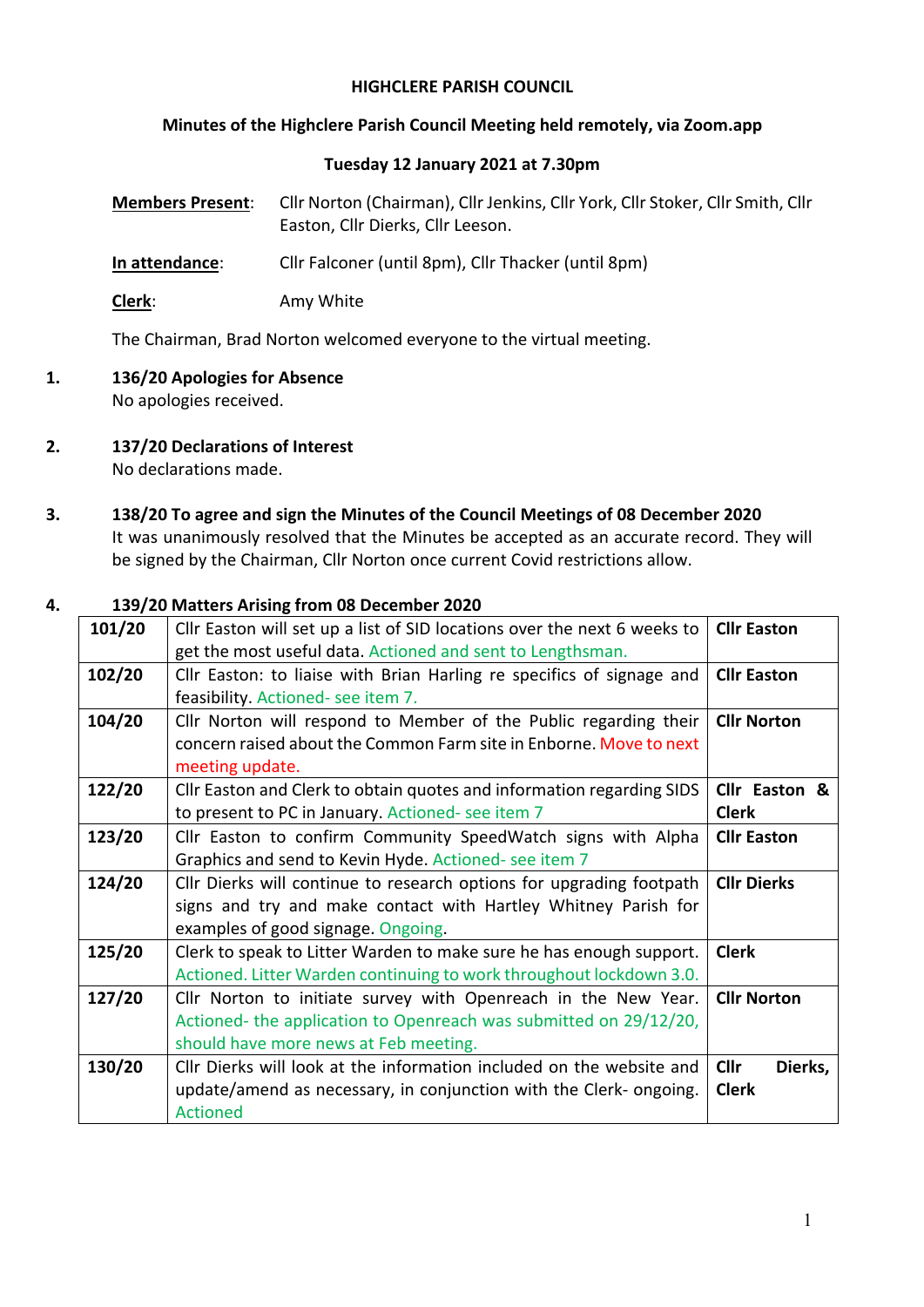# **5. 140/20 Public Participation**

No members of the public were present.

# **6. Reports from Borough and County Councillors**

**141/20 Cllr Falconer** updated the PC on the latest planning decisions. The DC committee meets 13/01/21 to discuss the Griffins Court application and Hillside Farm application. Cllr Falconer will enquire about the permitted usage of the field on the left of the A343 just after the Wash Water roundabout as there appears to be a lot of material dumped there.

Cllr Norton has recently held a meeting with other local Parish Council Chairs and the issue of the 5-year land supply has been raised. Cllr Falconer confirmed that BDBC's land supply come from the identified SHELAA sites.

**142/20 Cllr Thacker** was unable to provide any updates on the highways flooding issue raised at the last meeting. However, the new area engineer for Highclere will be responsible for the whole stetch of the A343 from Andover to Newbury which will help with any overlap of areas needing attention along that stretch. Cllr Thacker reported there is still grant money available for Parish projects such as replacing noticeboards, speeding projects, new benches etc. The Clerk will ask for more information to see if HPC can make use of the grants. **Action**: Clerk to ask Cllr Thacker for more info on grant monies available.

# **7. Roads and Transport**

# **143/20: Community Funded Initiative Update**

The Clerk has received and sent to councillors the quote from HCC for the speeding project plans. The PC agreed the plans look good; a big thank you to Kevin Hyde for his hard work and judgement on what is appropriate for Highclere. It was decided to post the plans on the website and ask for any comments to be sent to the Clerk. At the February meeting the PC hopes to give the go-ahead for the project. Please see the website for further details on the plans. The Clerk will feedback to Kevin Hyde the following questions:

- Is in worth getting the road painted with regards to the need for continual maintenance and whether the current surface can even be used.
- What the 20% maintenance fee covers, for how long, and by whom.
- Who holds the 20% contingency money
- What happens to the redundant signage (assuming there will be some)

**Action:** Clerk to ask additional info from Kevin Hyde re CFI project.

### **144/20 Update on SID**

The Clerk provided a quote from Westcotec the preferred supplier for HCC SIDs. Overall the costs for a new SID would be in the region of £3500 using lead batteries. A solar panel SID would cost an extra approx. £600. There was a discussion on whether it is in our interests to buy a new one or keep using the current one, and whether to explore having a permanently mounted one, similar to Hurstbourne Tarrant. A permanent SID would need to be considered in the overall CFI project. Concerns were raised over 'driver fatigue' if the SID is permanently placed.

**Action**: Clerk to research whether it would be possible for HPC to have a permanently mounted SID and to confirm the pole locations used in Highclere (some are not used, although part of the licence agreement, due to being easily knocked by traffic).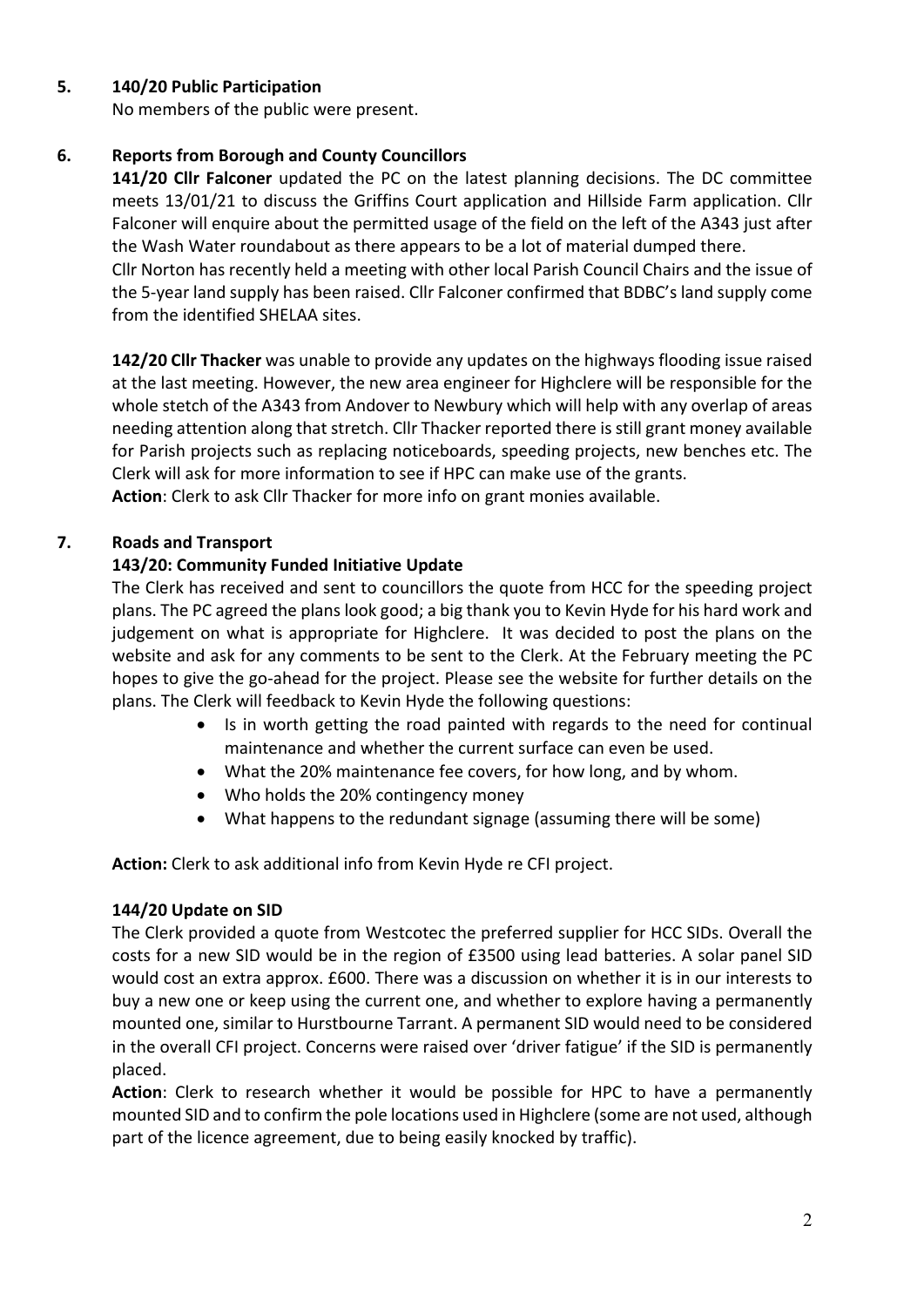Cllr Easton has confirmed the style of the Community Speedwatch signs. It was thought four signs would suffice. The design will be passed to Kevin Hyde to be placed in appropriate locations during the CFI project.

**Action**: Clerk to action CSW signage info to Kevin Hyde.

# **8. Environment**

### **145/20 Footpaths, stiles etc**

Due to work commitments of councillors there has been no progress on footpath advertising, for example on the website. This will be an ongoing item.

### **9. 146/20 Recent Planning Applications:**

- 20/03119/FUL at Alma Farm Westridge Highclere RG20 9RY- **no comment**
- 20/03366/HSE at The Wellhouse 1 Arkwright Close Highclere RG20 9PD- **no comment**

# **10. 147/20 Neighbourhood Plan update**

Please see the update at the end of the minutes, provided by Colin Wall. Cllr York, on behalf of the NP group asked HPC if it could ringfence another £5000 to ensure the completion of the document. **This was agreed** and the total amount of money now ringfenced for the NP is **£12130**. This will be reflected in the 2021/22 budget.

# **11. 148/20 Broadband update**

Cllr Norton has received approximately 94 responses from the Parish and has contacted BT Openreach. There is a 28 day wait so HPC hopes to have an update on next steps at the next meeting.

### **12. 149/20 website update**

Cllr Dierks has made some excellent suggestions on updating and improving the current website. The information on the site will be made more concise and user-friendly. She will work alongside the Clerk to continue to improve the site. Cllr Leeson has created some new logo suggestions for the website/Twitter/Facebook. The final design will amend the current blue and white HPC logo.

A discussion was held on what HPC is trying to achieve with the website, as it is, in essence a formal requirement for the Parish to have statutory documents, including minutes, available to the public. It is hoped that by advertising the projects HPC is involved in, for example the Openreach/broadband and the Community Funded Initiative, more online traffic will be directed to the website to encourage community engagement.

### **13. Financial Matters**

### **150/20 Accounts for Payment, January:**

The Clerk presented the following items for payment via email to all councillors.

| <b>Accounts</b><br>for<br><b>Payment</b> |             |                |                  |            |       |                          |
|------------------------------------------|-------------|----------------|------------------|------------|-------|--------------------------|
| Date incurred                            | Expenditure | <b>Purpose</b> | Ex<br><b>VAT</b> | <b>VAT</b> | Total | Payment<br><b>Method</b> |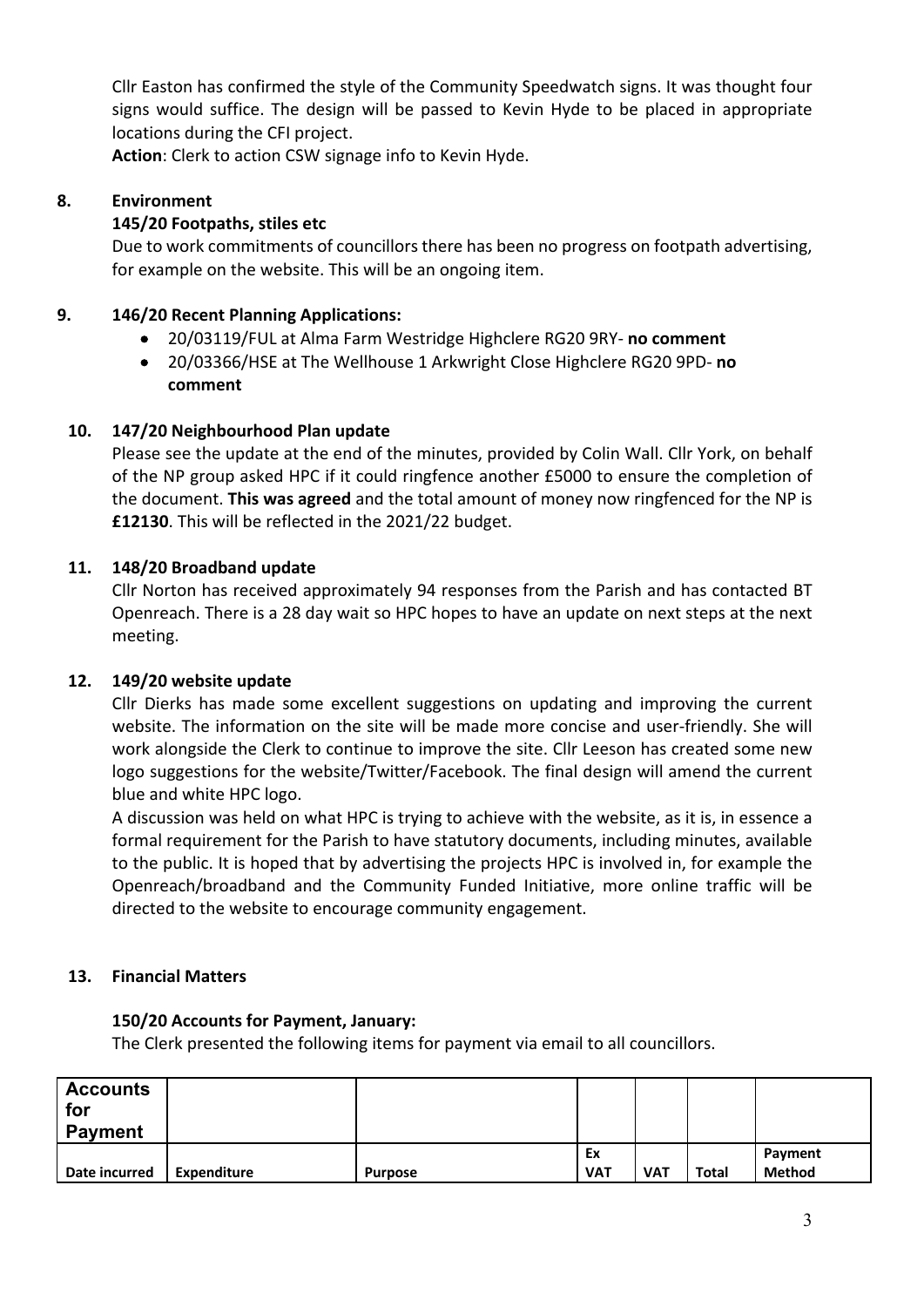| 11/01/2021 | <b>Premier Grounds</b> | SID moving x 3                                 | 90.00 | 18.00 | 108.00 | online                        |
|------------|------------------------|------------------------------------------------|-------|-------|--------|-------------------------------|
| 11/01/2021 | <b>HMRC PAYE</b>       | Clerk Tax & NI                                 |       |       | 150.28 | online                        |
| 23/12/2020 | <b>Cllr Expenses</b>   | <b>Cllr Leeson Facebook</b><br>advertising     |       |       | 24.50  | <b>Authorised</b><br>23/12/20 |
| 27/01/2020 | Litter Warden Salary   | January Salary                                 |       |       | 540.64 | online                        |
| 11/01/2020 | Litter Warden Expenses | Travel expenses for December                   | 13.95 |       | 13.95  | online                        |
| 27/01/2020 | Clerk's Salary         | January Salary                                 |       |       | 760.20 | online                        |
| 11/01/2020 | Clerk's Expenses       | ionos mail storage (Jan) and<br>Zoom.Pro (Dec) | 16.99 | 3.40  | 20.39  | online                        |

**Total 1509.96**

#### **Bank Balance as at 01/01/2021:**

**Community Account: £2823.46**

**Business Account: £49970.00**

#### **Latest accounts are available on the website alongside these minutes.**

#### **151/20 Precept Discussion:**

Having received the confirmed tax base for BDBC, HPC **agreed** to keep the precept for 2021/22 at the same rate as 2020/21, to be **£23165.**

**Action:** Clerk to complete and send precept request form to BDBC by 30 January 2021.

#### **14. 152/20 Correspondence/ Clerk update**

The Clerk confirmed that Cllrs Leeson and Dierks will attend new councillor training, provided by Hampshire Association of Local Councils (HALC) virtually on 19 Jan 2021.

#### **15. 153/20 Items to carry forward to next meeting**

- Budget setting for 2021/2022
- Broadband update- Cllr Norton
- SID upgrade proposals- Cllr Easton
- Alpha sign/CFI update- Cllr Easton & Clerk

The meeting finished at 9:45pm.

#### **16. 154/20 Date of the next Council Meeting:** 09 February 2021

Signed \_\_\_\_\_\_\_\_\_\_\_\_\_\_\_\_\_\_\_\_\_\_\_ Position \_\_\_\_\_\_\_\_\_\_\_\_\_\_\_\_Date \_\_\_\_\_\_\_\_

| osition | Date |  |
|---------|------|--|
|         |      |  |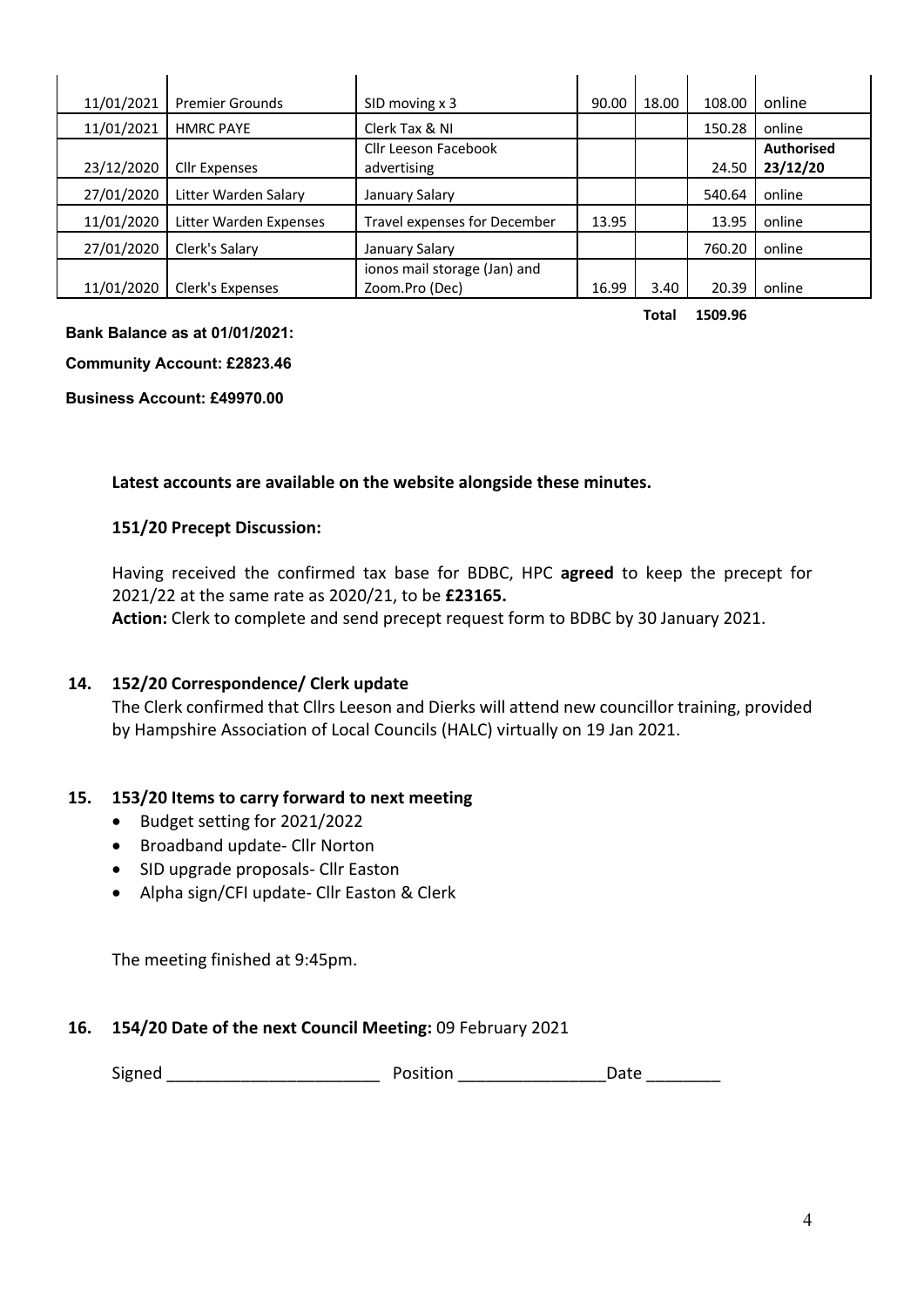### **Actions from January Meeting**

| 104/20 | Cllr Norton will respond to Member of the Public regarding their<br>concern raised about the Common Farm site in Enborne. Move to next<br>meeting update.                                                                                                  | <b>Cllr Norton</b> |
|--------|------------------------------------------------------------------------------------------------------------------------------------------------------------------------------------------------------------------------------------------------------------|--------------------|
| 142/20 | Clerk to ask Cllr Thacker for more info on grant monies available.                                                                                                                                                                                         | <b>Clerk</b>       |
| 143/20 | Clerk to ask additional info from Kevin Hyde re CFI project.                                                                                                                                                                                               | <b>Clerk</b>       |
| 144/20 | Clerk to research whether it would be possible for HPC to have a<br>permanently mounted SID and to confirm the pole locations used in<br>Highclere (some are not used, although part of the licence agreement,<br>due to being easily knocked by traffic). | <b>Clerk</b>       |
|        | Clerk to action CSW signage info to Kevin Hyde.                                                                                                                                                                                                            | <b>Clerk</b>       |
| 151/20 | Clerk to complete and send precept request form to BDBC by 30<br>January 2021.                                                                                                                                                                             | <b>Clerk</b>       |

### **Update from Colin Wall, Neighbourhood Plan**

### Highclere Neighbourhood Plan – Progress update – January 8<sup>th</sup> 2021

Our last report in November described a number of strands of work that had been planned as possible during the Covid restrictions in operation at that time. A further Zoom meeting was held in December, and progress had been made, but two external events have now caused us to modify our plans: the recent countrywide lockdown and the expected submission of a large development proposal affecting the field behind Rutherford Close. As a result our plans and the supporting rationale are as shown below.

1. Commissioning a Housing Needs Analysis (HNA) from Locality – we successfully applied for this work to be done. It is being performed by AECOM and directly funded by Locality. It was initiated on Dec  $18<sup>th</sup>$  2020 and we are hoping for preliminary data outputs around the end of January.

These outputs and the final report which will appear around the end of February will enable the NP to initiate a search for development sites which might deliver against that statement of need.

We will obviously provide the PC with any information of value arising, to support any objection they may make to the JPP proposals, as and when they appear. We would also ask for the PC's approval for the NP to share HNA outputs with the Highclere Society team that will likely be taking similar action.

2. Depending on the nature of the HNA output we may ask PlanET to initiate a site search. We would also then need to decide whether or not to commission further Technical Grant support from Locality for AECOM or PlanET to perform Site Assessments on any proposed sites.

We are assured that the progression of HNP activities into this area of work might